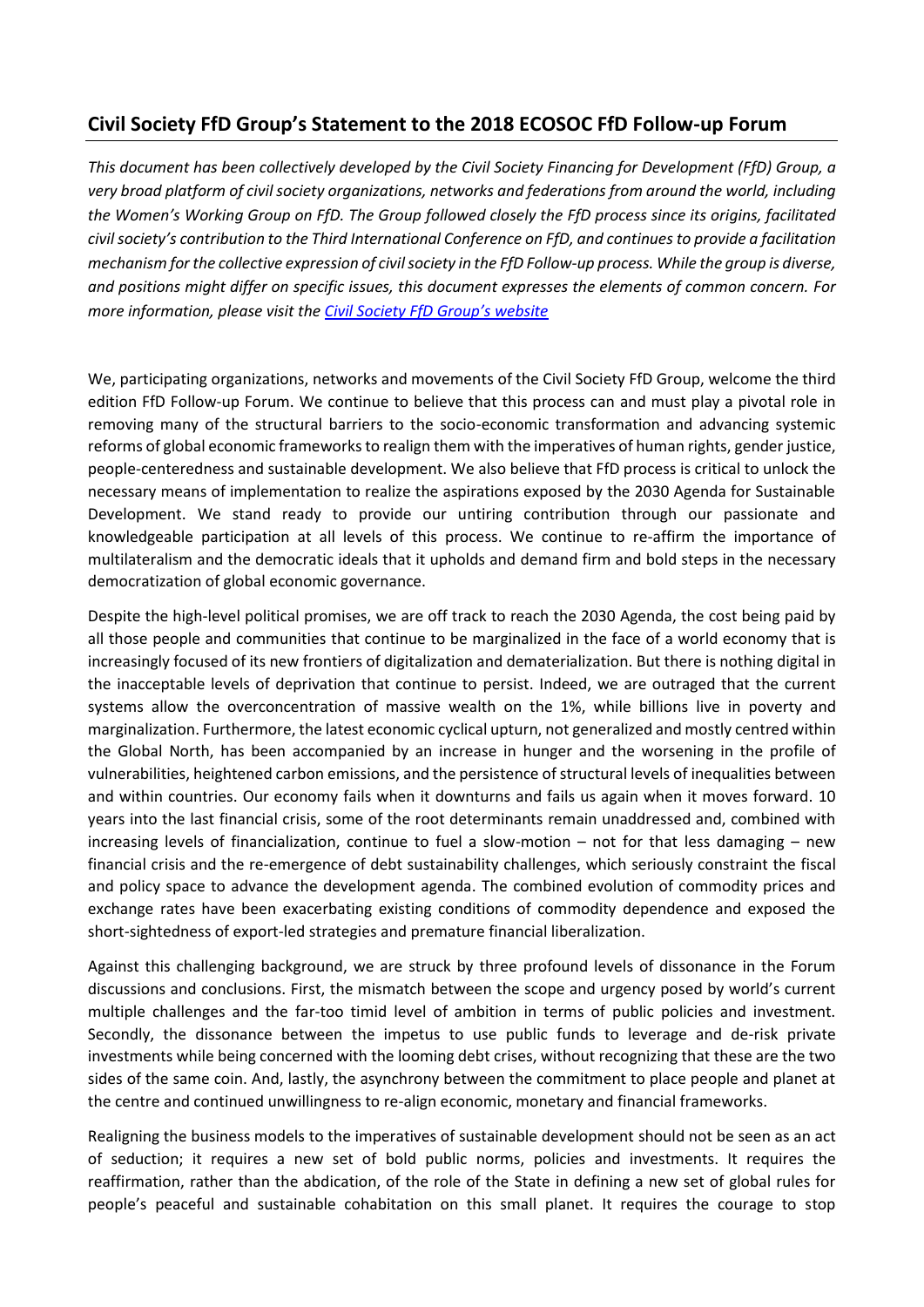unsustainable investments and predatory practices. It calls for upholding the centrality of human rights – the foundations of the United Nations- as the overarching frame of our common action and the guiding track of our life courses.

We agree with the leitmotiv of this Forum that the private sector should contribute much more to development finance. But we differ on the modalities of catalysing finance from the private sector. The dominant discourse within the Forum is that finance from the private sector come in the form of investments, subjecting the pursuit of public goals to the expectation of profitability and, increasingly, public guarantees for private risks. On the contrary, we call for more effective taxation of private and corporate wealth, assets and income, so that the State could have the adequate fiscal space to pursue its duty-bearer responsibilities.

We are also deeply concerned that the number of Low-Income Countries facing debt crisis has doubled since 2013, with only 1 in 5 countries considered to be at low risk of debt distress. The new wave of debt crises has emerged as the key risks for the 2030 Agenda and the implementation of the Sustainable Development Goals. Irresponsible lending by private creditors - by private banks and even transnational corporations from the extractive industry sector - have forced some of the poorest crisis into default. Middle and High-Income countries also suffer from the highest debt burdens ever. High payments on debt crowd out spending on essential services, compete with development financing and hinder the progressive realization of human rights in all country groupings.

We therefore invite to step-up the leadership, ambition and practical actions to change the current course:

- 1. We reiterate our call for an inclusive intergovernmental UN tax commission to be established, with the mandate and resources to ensure effective and fully inclusive international tax cooperation and domestic resource mobilization, as well as address all issues related to illicit financial flows, including international tax avoidance and evasion. Such an intergovernmental tax commission, where all countries participate on a truly equal footing, should deliver a convention with legally binding rules to ensure effective international tax cooperation, including by ensuring transparency, tackling harmful tax policies and practices, tax havens and secrecy jurisdictions, and other elements facilitating illicit financial flows. We further pressure all governments to immediately move towards progressive, effective and gender-just tax systems which contribute to equitable redistribution and ensure appropriate public funding for gender responsive public services (GRPS). We also stress the importance of ensuring adequate fiscal space to support social protection and note with regret that many states have retrenched benefits and services under the pressure of biased austerity programmes;
- 2. We urge both governments and private enterprises to effectively implement the ILO Labour Conventions, the UN guiding principles on Business and Human Rights, and the OECD guidelines for Multi National Enterprises, and to set up effective mechanisms for resolving abuses and provide adequate remedy, especially for indigenous peoples. Recognizing that voluntary principles are insufficient, we call on governments to engage constructively in the ongoing development in the Human Rights Council towards an international legally binding instrument on Transnational Corporations and other Business Enterprises. We further urge governments to prioritize policies and development funds supporting decent work and sustainable economic models, such as those of the social and solidarity economy and agroecology, that enhances local economic development and livelihoods strategies, domestic financing, democratic ownership and supports domestic micro, small and medium-sized enterprises that have a greater sustainable development impact;
- 3. We reject the World Bank Group's Maximising Finance for Development (MFD) approach that implies a problematic 'private finance first' attitude to development finance and reaffirm the centrality of public policies and investments. We have exposed the profound shortcomings of the PPP model. The refusal of the Bank to reassess its preferential leanings towards PPPs, is a self-perpetuated institutional blind spot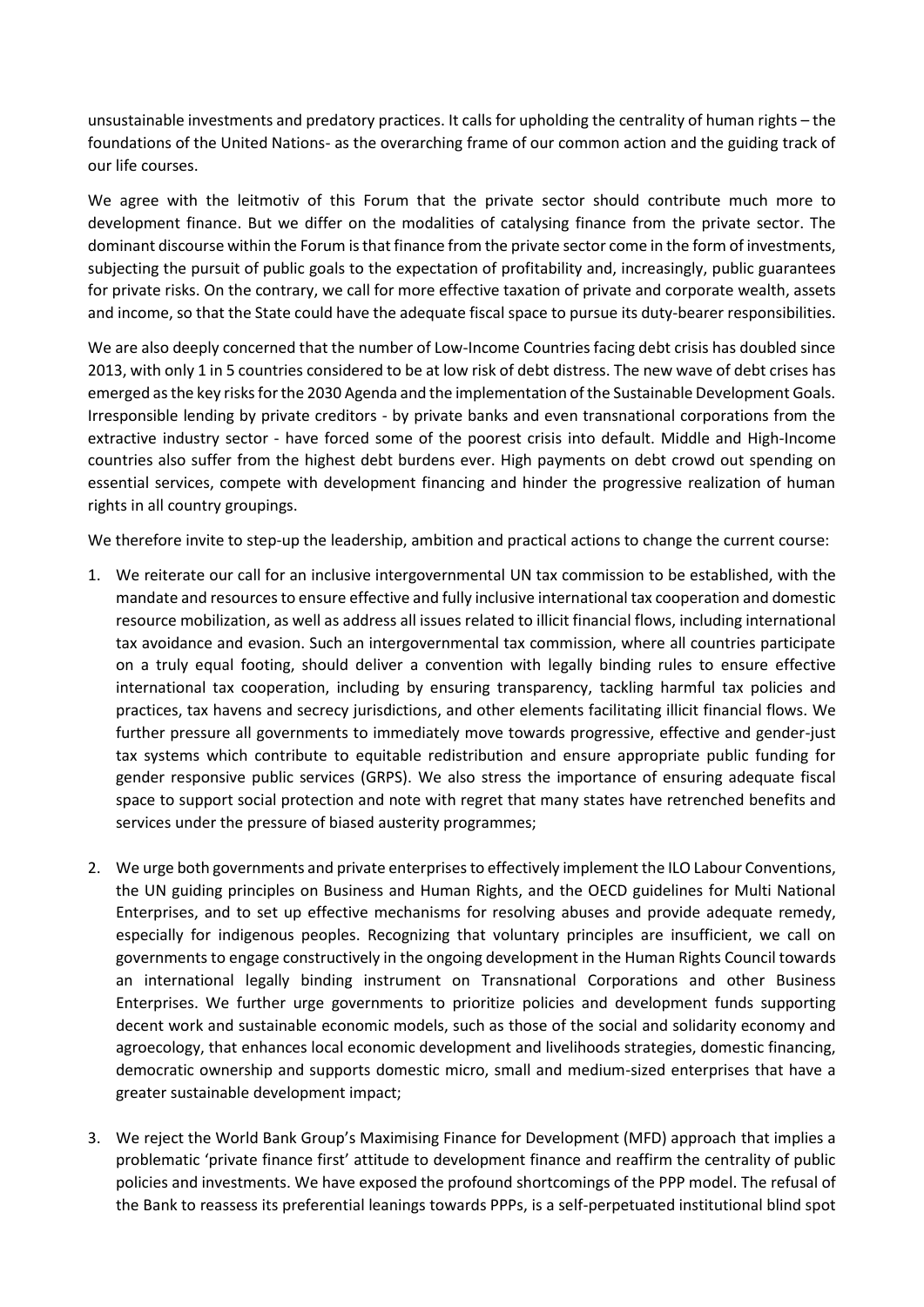that, we believe, amounts to wilful negligence. We there invite governments to declare a moratorium on funding, promoting or providing technical assessment for PPPs until an independent review into their development outcomes, and particularly of the World Bank's PPP portfolio, is completed. This should include accumulated off-balance sheet debts, and human rights and environmental impacts;

- 4. With many donors not reaching global commitments on aid, including the 0,7% target, the global community should make sure that the quality resources available are not utilized to serve other interests or be invested in blending mechanisms whose development impacts are still to be demonstrated. Rather, it should back innovative financing mechanisms to generate new concessional resources as well as address the need of the countries in transition with limited capacity to access to the financial market; ODA can be profitably used to strengthen DRM and tax capacity in countries and should never be used in a way that subordinates local priorities to the interests of stakeholders in the Global North, for example through tied aid. The Outcome document fails to capture trends to divert funds away from the core purpose of poverty alleviation and tackling inequalities, which calls for urgency in accelerating action on quality and quantity public financing. As country ownership of development processes is a key building block to the realization of lasting and sustainable development results, all parties to the UN system should play their role to secure development plans genuinely inclusive as well as to coordinate their action accordingly. In this regard, progress on development effectiveness remains insufficient and the lack of ambition on efforts as to 'Leave No One Behind' persists, despite high rhetoric;
- 5. A key gap in the international financial architecture remains the absence of a multilateral debt workout mechanism – a debt workout institution and a legal framework – that can restructure the whole debt stock of a country in crisis in one single and speedy process. We therefore urge the United Nations to adopt a Multilateral legal framework for sovereign debt restructurings, and establish a transparent and accountable Debt Workout Institution, independent of creditors and debtors to reduce and resolve debt crises and to comprehensively, rapidly and fairly restructure debt. The mandate to do so already exists through the outcomes of the FfD Summits and Resolutions adopted by the UN General Assembly (namely 69/319). Procrastination is no longer an option if we want to avoid that the 2030 Agenda turns into a new lost decade for development. We further reject any normative hierarchy between loan contracts and human rights treaties, and that governments have to prioritize human rights spending over debt service when they allocate budgets – as explained by the UN Guiding Principles on Foreign Debt and Human Rights;
- 6. We had hopes that the Outcome document will reflect the turmoil in the current global trade scenario with some language towards solutions that support the sustainable development efforts of poorer countries. However, the language remains grossly inadequate. The trade related instruments of the Addis Agenda and the Means of Implementation prescribed by the 2030 Agenda, including the conclusion of the Doha Development Round and the principle of Special and Differential Treatment, must be deployed fully for meeting the sustainable development objectives especially the needs of small farmers, workers, women, small producers, indigenous peoples and other marginal constituencies that do not find a voice and place in the design and execution of trade policy. Most important, developing country's policy space for pursuing sustainable development must not be obstructed by trade rules especially in new issues. We also call for *ex ante* and *ex post* sustainable development or SDG impact assessment and human rights impacts assessment of trade and investment agreements;
- 7. We renew our call to reformulate the very foundations of an international financial and monetary system that fails to serve sustainable development and rights. While banks have been more strictly regulated, more and more complex and risky financial products are again being issued on the financial market which increases uncertainty and could become a systemic risk for the global financial system. Too many